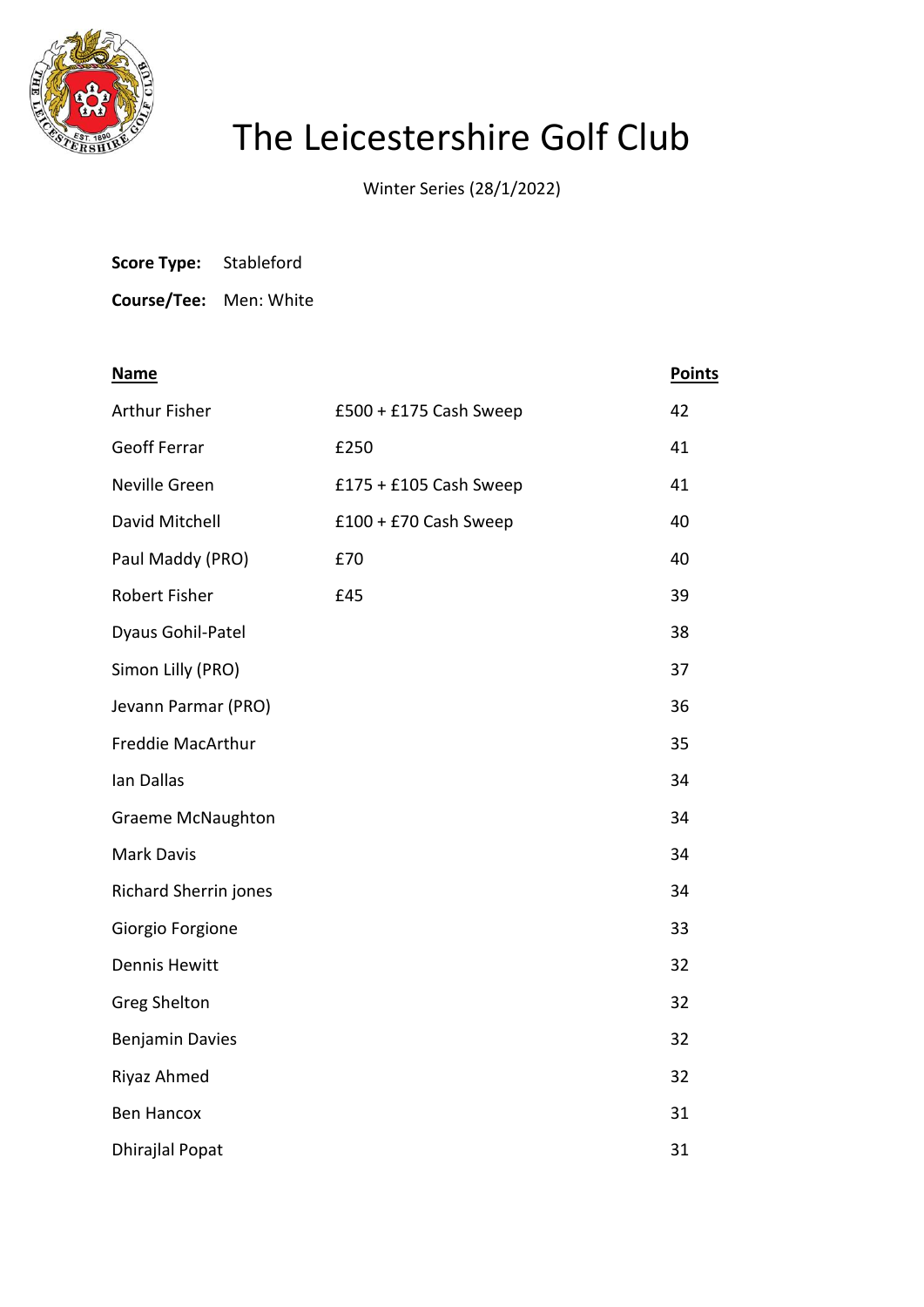| John Pettitt           | 31 |
|------------------------|----|
| <b>Brian Howe</b>      | 31 |
| Alex Wilcockson        | 31 |
| Alan Maddy             | 30 |
| Clive Lee              | 30 |
| Miko Forgione          | 30 |
| Keith Ferrar           | 30 |
| Robin Richards         | 29 |
| <b>Ben Stead</b>       | 29 |
| lan Vernon             | 29 |
| <b>Foster Blockley</b> | 29 |
| Nigel Dryden           | 28 |
| George Taylor-Walker   | 28 |
| Colin Taylor           | 27 |
| <b>Graham Gregg</b>    | 27 |
| Ivan James Vernon      | 27 |
| <b>Andy Bates</b>      | 26 |
| <b>Thomas Holland</b>  | 26 |
| Louis Ferrar           | 26 |
| Mark Paxton            | 26 |
| Alan Fletcher          | 25 |
| Jason Griffiths        | 25 |
| Parin Patel            | 25 |
| Parminder Kalsi        | 25 |
| Ray White              | 24 |
| Sean Geary             | 24 |
| David Green            | 24 |
| Kevin Sherrin jones    | 24 |
| Spencer George         | 24 |